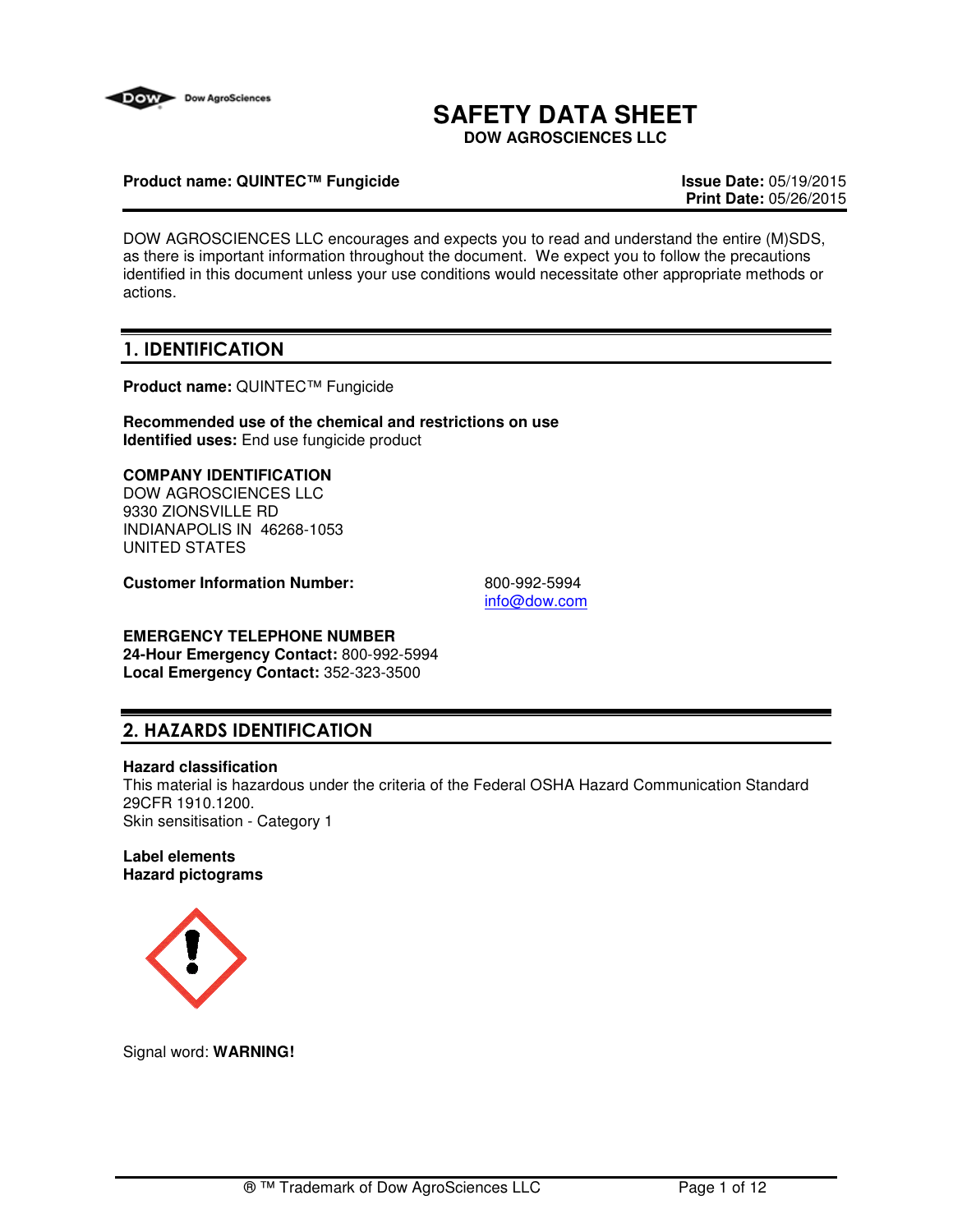### **Hazards**

May cause an allergic skin reaction.

### **Precautionary statements**

#### **Prevention**

Avoid breathing dust/ fume/ gas/ mist/ vapours/ spray. Contaminated work clothing should not be allowed out of the workplace. Wear protective gloves.

### **Response**

IF ON SKIN: Wash with plenty of soap and water. If skin irritation or rash occurs: Get medical advice/ attention. Wash contaminated clothing before reuse.

### **Disposal**

Dispose of contents/ container to an approved waste disposal plant.

### **Other hazards**

no data available

# 3. COMPOSITION/INFORMATION ON INGREDIENTS

| This product is a mixture. |
|----------------------------|
|----------------------------|

| Component        | <b>CASRN</b>  | <b>Concentration</b> |
|------------------|---------------|----------------------|
|                  |               |                      |
| Quinoxyfen       | 124495-18-7   | 22.58%               |
| Propylene glycol | $57 - 55 - 6$ | 6.7%                 |
| <b>Balance</b>   | Not available | 70.72%               |

# 4. FIRST AID MEASURES

### **Description of first aid measures**

**General advice:** First Aid responders should pay attention to self-protection and use the recommended protective clothing (chemical resistant gloves, splash protection). If potential for exposure exists refer to Section 8 for specific personal protective equipment.

**Inhalation:** Move person to fresh air. If person is not breathing, call an emergency responder or ambulance, then give artificial respiration; if by mouth to mouth use rescuer protection (pocket mask etc). Call a poison control center or doctor for treatment advice.

**Skin contact:** Take off contaminated clothing. Wash skin with soap and plenty of water for 15-20 minutes. Call a poison control center or doctor for treatment advice. Wash clothing before reuse. Shoes and other leather items which cannot be decontaminated should be disposed of properly.

**Eye contact:** Hold eyes open and rinse slowly and gently with water for 15-20 minutes. Remove contact lenses, if present, after the first 5 minutes, then continue rinsing eyes. Call a poison control center or doctor for treatment advice.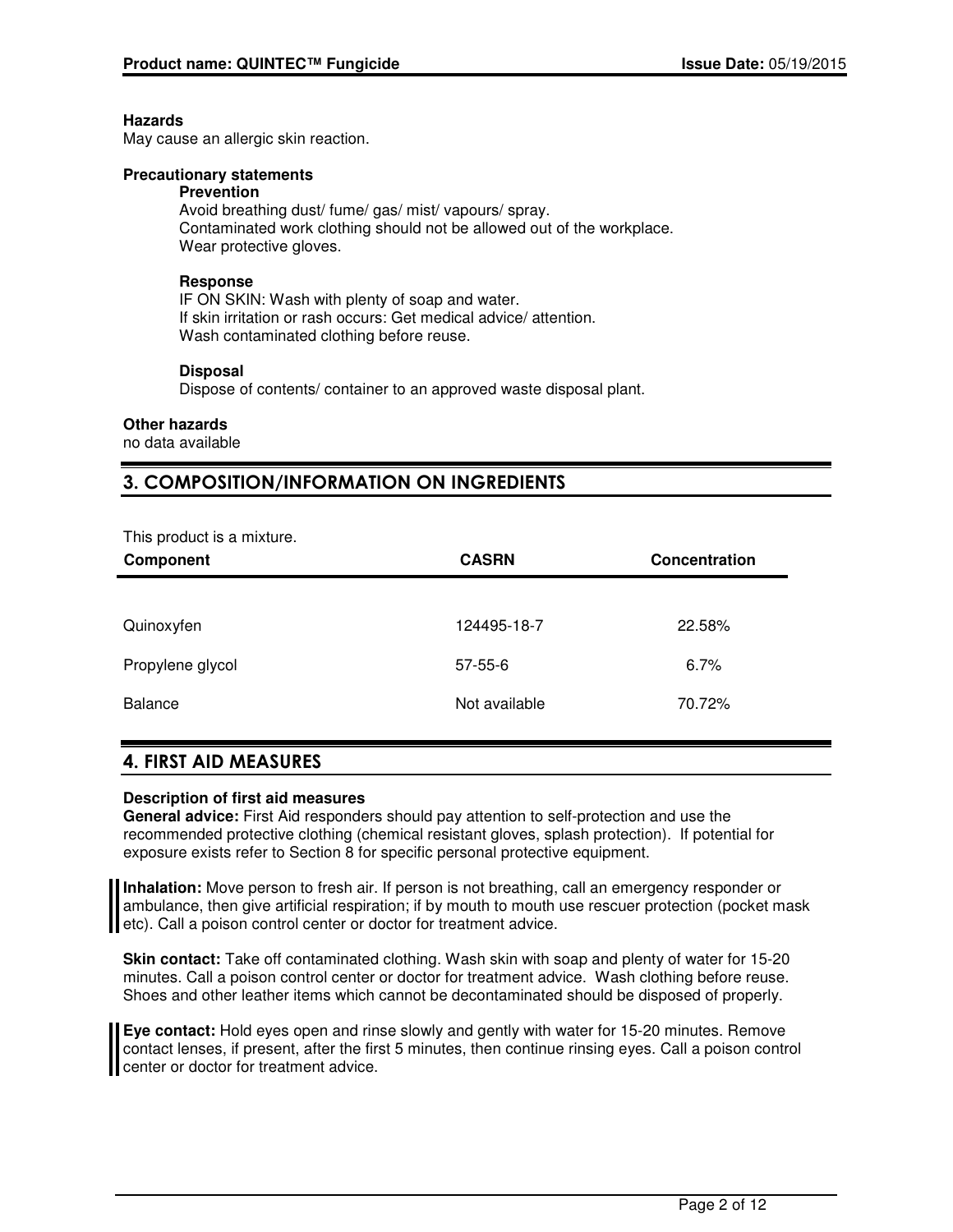**Ingestion:** No emergency medical treatment necessary.

**Most important symptoms and effects, both acute and delayed:** Aside from the information found under Description of first aid measures (above) and Indication of immediate medical attention and special treatment needed (below), any additional important symptoms and effects are described in Section 11: Toxicology Information.

### **Indication of any immediate medical attention and special treatment needed**

**Notes to physician:** No specific antidote. Treatment of exposure should be directed at the control of symptoms and the clinical condition of the patient. Have the Safety Data Sheet, and if available, the product container or label with you when calling a poison control center or doctor, or going for treatment.

### 5. FIREFIGHTING MEASURES

**Suitable extinguishing media:** To extinguish combustible residues of this product use water fog, carbon dioxide, dry chemical or foam. Dry chemical fire extinguishers. Carbon dioxide fire extinguishers. Foam. Alcohol resistant foams (ATC type) are preferred. General purpose synthetic foams (including AFFF) or protein foams may function, but will be less effective.

**Unsuitable extinguishing media:** no data available

### **Special hazards arising from the substance or mixture**

**Hazardous combustion products:** Under fire conditions some components of this product may decompose. The smoke may contain unidentified toxic and/or irritating compounds. Combustion products may include and are not limited to: Nitrogen oxides. Hydrogen fluoride. Hydrogen chloride. Carbon monoxide. Carbon dioxide.

**Unusual Fire and Explosion Hazards:** This material will not burn until the water has evaporated. Residue can burn.

### **Advice for firefighters**

**Fire Fighting Procedures:** Keep people away. Isolate fire and deny unnecessary entry. Use water spray to cool fire exposed containers and fire affected zone until fire is out and danger of reignition has passed. Burning liquids may be extinguished by dilution with water. Burning liquids may be moved by flushing with water to protect personnel and minimize property damage. To extinguish combustible residues of this product use water fog, carbon dioxide, dry chemical or foam. Contain fire water run-off if possible. Fire water run-off, if not contained, may cause environmental damage. Review the "Accidental Release Measures" and the "Ecological Information" sections of this (M)SDS.

**Special protective equipment for firefighters:** Wear positive-pressure self-contained breathing apparatus (SCBA) and protective fire fighting clothing (includes fire fighting helmet, coat, trousers, boots, and gloves). Avoid contact with this material during fire fighting operations. If contact is likely, change to full chemical resistant fire fighting clothing with self-contained breathing apparatus. If this is not available, wear full chemical resistant clothing with self-contained breathing apparatus and fight fire from a remote location. For protective equipment in post-fire or non-fire clean-up situations, refer to the relevant sections.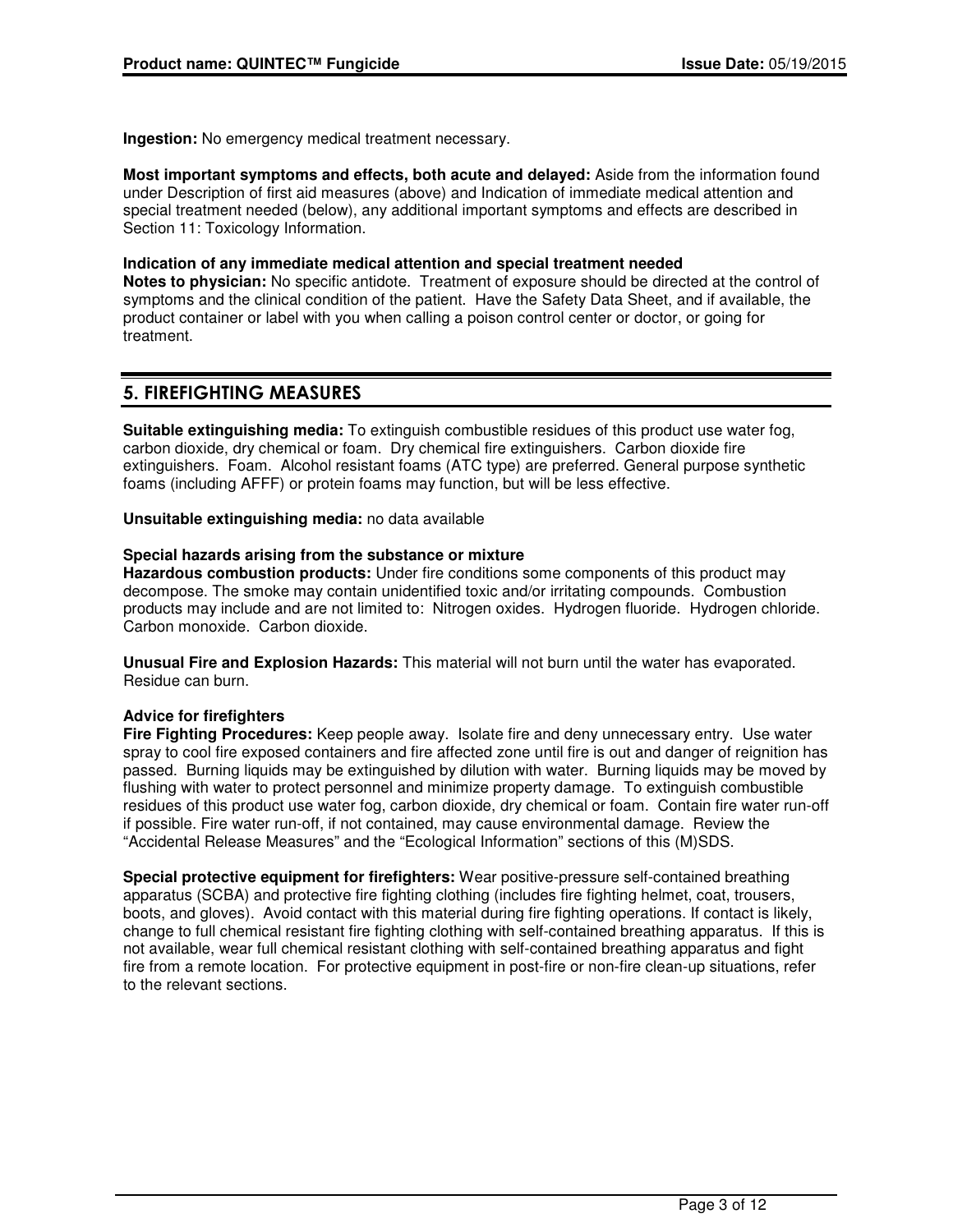# 6. ACCIDENTAL RELEASE MEASURES

**Personal precautions, protective equipment and emergency procedures:** Use appropriate safety equipment. For additional information, refer to Section 8, Exposure Controls and Personal Protection.

**Environmental precautions:** Prevent from entering into soil, ditches, sewers, waterways and/or groundwater. See Section 12, Ecological Information. Spills or discharge to natural waterways is likely to kill aquatic organisms.

**Methods and materials for containment and cleaning up:** Contain spilled material if possible. Small spills: Absorb with materials such as: Clay. Dirt. Sand. Sweep up. Collect in suitable and properly labeled containers. Large spills: Contact Dow AgroSciences for clean-up assistance. See Section 13, Disposal Considerations, for additional information.

### 7. HANDLING AND STORAGE

**Precautions for safe handling:** Keep out of reach of children. Keep away from heat, sparks and flame. Do not swallow. Avoid contact with eyes, skin, and clothing. Avoid breathing vapor or mist. Avoid prolonged or repeated contact with skin. Wash thoroughly after handling. Use with adequate ventilation. Containers, even those that have been emptied, can contain vapors. Do not cut, drill, grind, weld, or perform similar operations on or near empty containers. See Section 8, EXPOSURE CONTROLS AND PERSONAL PROTECTION.

**Conditions for safe storage:** Store in a dry place. Store in original container. Keep container tightly closed when not in use. Do not store near food, foodstuffs, drugs or potable water supplies.

# 8. EXPOSURE CONTROLS/PERSONAL PROTECTION

### **Control parameters**

Exposure limits are listed below, if they exist.

| Component        | <b>Regulation</b> | <b>Type of listing</b> | <b>Value/Notation</b>  |
|------------------|-------------------|------------------------|------------------------|
| Quinoxyfen       | Dow IHG           | TWA                    | $5 \text{ ma/m}$       |
|                  | Dow IHG           | TWA                    | <b>Skin Sensitizer</b> |
| Propylene glycol | <b>US WEEL</b>    | TWA                    | 10 $mq/m3$             |

RECOMMENDATIONS IN THIS SECTION ARE FOR MANUFACTURING, COMMERCIAL BLENDING AND PACKAGING WORKERS. APPLICATORS AND HANDLERS SHOULD SEE THE PRODUCT LABEL FOR PROPER PERSONAL PROTECTIVE EQUIPMENT AND CLOTHING.

### **Exposure controls**

**Engineering controls:** Use local exhaust ventilation, or other engineering controls to maintain airborne levels below exposure limit requirements or guidelines. If there are no applicable exposure limit requirements or guidelines, general ventilation should be sufficient for most operations. Local exhaust ventilation may be necessary for some operations.

### **Individual protection measures**

**Eye/face protection:** Use safety glasses (with side shields). **Skin protection**

**Hand protection:** Use gloves chemically resistant to this material. Examples of preferred glove barrier materials include: Chlorinated polyethylene. Neoprene. Polyethylene. Ethyl vinyl alcohol laminate ("EVAL"). Viton. Examples of acceptable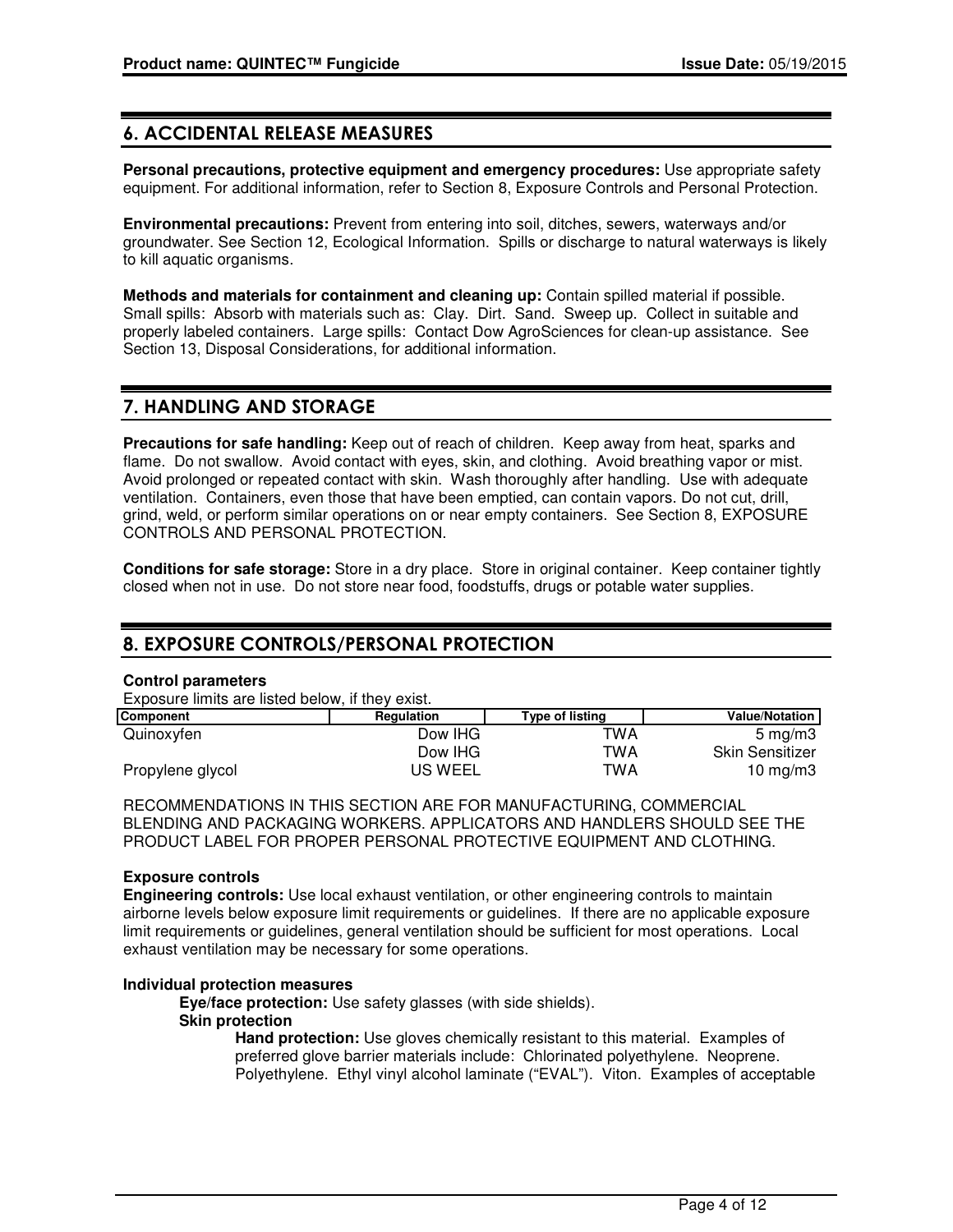glove barrier materials include: Butyl rubber. Natural rubber ("latex"). Nitrile/butadiene rubber ("nitrile" or "NBR"). Polyvinyl chloride ("PVC" or "vinyl"). NOTICE: The selection of a specific glove for a particular application and duration of use in a workplace should also take into account all relevant workplace factors such as, but not limited to: Other chemicals which may be handled, physical requirements (cut/puncture protection, dexterity, thermal protection), potential body reactions to glove materials, as well as the instructions/specifications provided by the glove supplier.

**Other protection:** Use protective clothing chemically resistant to this material. Selection of specific items such as face shield, boots, apron, or full body suit will depend on the task.

**Respiratory protection:** Respiratory protection should be worn when there is a potential to exceed the exposure limit requirements or guidelines. If there are no applicable exposure limit requirements or guidelines, wear respiratory protection when adverse effects, such as respiratory irritation or discomfort have been experienced, or where indicated by your risk assessment process. For most conditions no respiratory protection should be needed; however, if discomfort is experienced, use an approved air-purifying respirator. The following should be effective types of air-purifying respirators: Organic vapor cartridge with a particulate pre-filter.

# 9. PHYSICAL AND CHEMICAL PROPERTIES

### **Appearance**

| Appearance                                        |                                                                         |
|---------------------------------------------------|-------------------------------------------------------------------------|
| <b>Physical state</b>                             | Liquid.                                                                 |
| Color                                             | Off-white                                                               |
| Odor                                              | Faint                                                                   |
| <b>Odor Threshold</b>                             | No test data available                                                  |
| рH                                                | 8.0 1% pH Electrode (1% aqueous suspension)                             |
| <b>Melting point/range</b>                        | Not applicable                                                          |
| <b>Freezing point</b>                             | No test data available                                                  |
| Boiling point (760 mmHg)                          | No test data available                                                  |
| <b>Flash point</b>                                | closed cup > 93.3 °C $($ > 199.9 °F) Setaflash Closed Cup<br>ASTM D3828 |
| <b>Evaporation Rate (Butyl Acetate)</b><br>$= 1$  | No test data available                                                  |
| Flammability (solid, gas)                         | no data available                                                       |
| Lower explosion limit                             | No test data available                                                  |
| <b>Upper explosion limit</b>                      | No test data available                                                  |
| <b>Vapor Pressure</b>                             | No test data available                                                  |
| <b>Relative Vapor Density (air = 1)</b>           | No test data available                                                  |
| Relative Density (water $= 1$ )                   | no data available                                                       |
| <b>Water solubility</b>                           | No test data available                                                  |
| <b>Partition coefficient: n-</b><br>octanol/water | no data available                                                       |
| <b>Auto-ignition temperature</b>                  | No test data available                                                  |
| <b>Decomposition temperature</b>                  | No test data available                                                  |
| <b>Dynamic Viscosity</b>                          | 130 mPa.s                                                               |
|                                                   |                                                                         |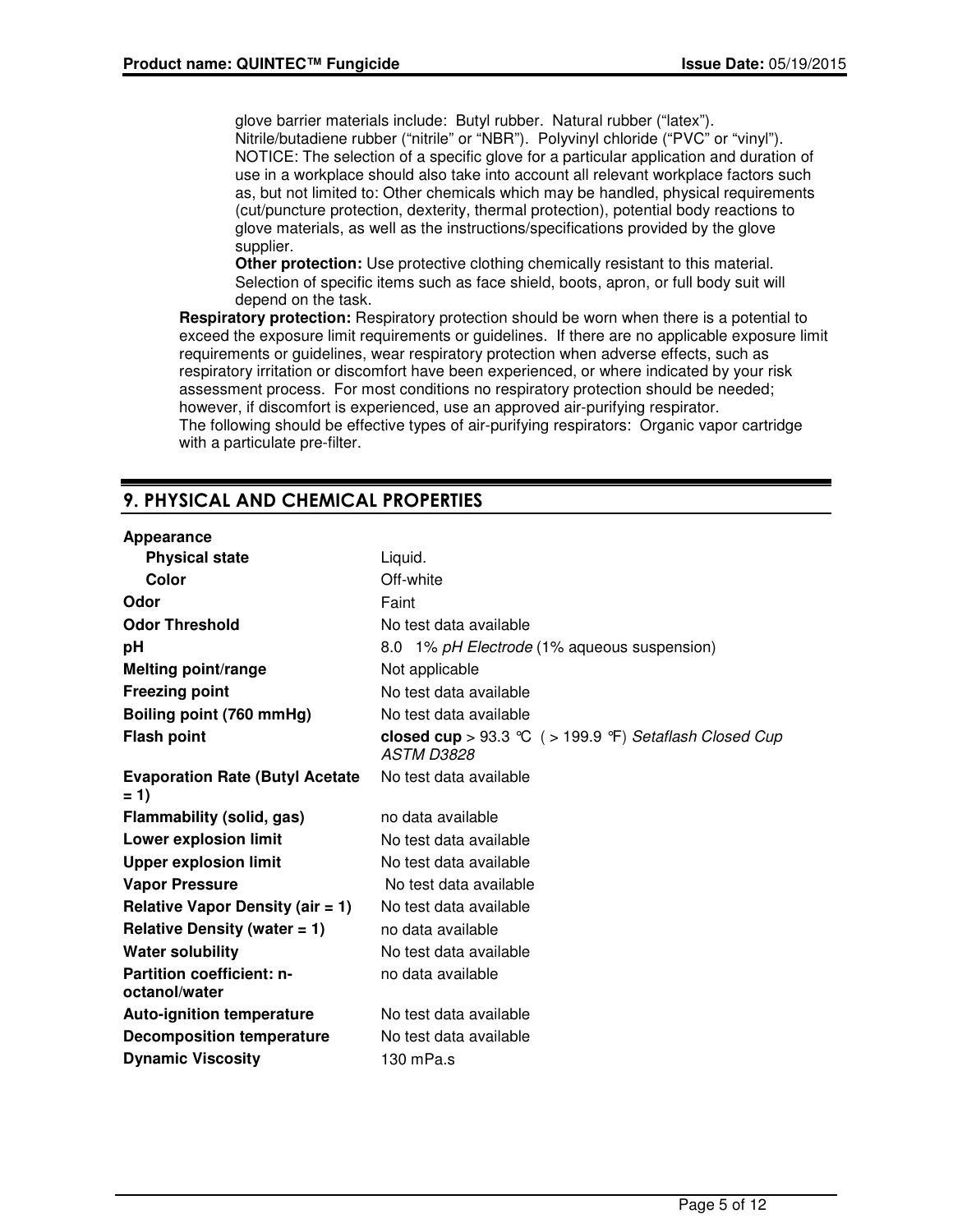| <b>Kinematic Viscosity</b>  | 117 mm $2/s$                                      |
|-----------------------------|---------------------------------------------------|
| <b>Explosive properties</b> | No.                                               |
| <b>Oxidizing properties</b> | No significant increase (>5C) in temperature.     |
| <b>Liquid Density</b>       | 1.11 g/cm3 at 21 °C (70 °F) Digital density meter |
| <b>Molecular weight</b>     | no data available                                 |

NOTE: The physical data presented above are typical values and should not be construed as a specification.

# 10. STABILITY AND REACTIVITY

**Reactivity:** No dangerous reaction known under conditions of normal use.

**Chemical stability:** Stable under recommended storage conditions. See Storage, Section 7.

**Possibility of hazardous reactions:** Polymerization will not occur.

**Conditions to avoid:** Active ingredient decomposes at elevated temperatures. Generation of gas during decomposition can cause pressure in closed systems.

**Incompatible materials:** Avoid contact with: Strong acids. Strong bases. Strong oxidizers.

**Hazardous decomposition products:** Decomposition products depend upon temperature, air supply and the presence of other materials. Decomposition products can include and are not limited to: Hydrogen chloride. Hydrogen fluoride. Nitrogen oxides.

# 11. TOXICOLOGICAL INFORMATION

Toxicological information appears in this section when such data is available.

### **Acute toxicity**

### **Acute oral toxicity**

Very low toxicity if swallowed. Harmful effects not anticipated from swallowing small amounts.

As product: Single dose oral LD50 has not been determined.

For similar material(s): LD50, Rat, > 2,000 mg/kg No deaths occurred at this concentration.

### **Acute dermal toxicity**

Prolonged skin contact is unlikely to result in absorption of harmful amounts.

As product: The dermal LD50 has not been determined.

For similar material(s): LD50, Rat, > 2,000 mg/kg No deaths occurred at this concentration.

### **Acute inhalation toxicity**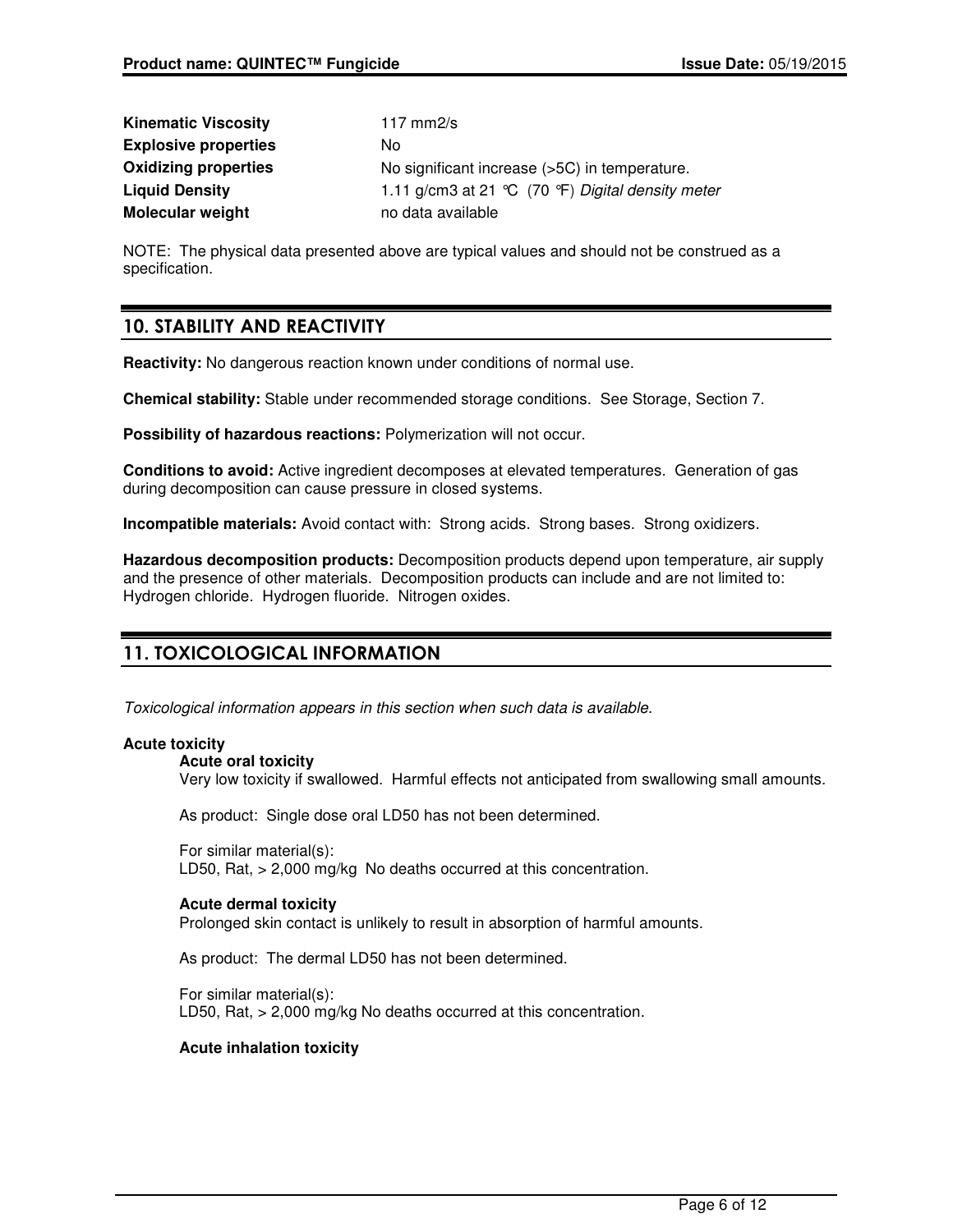No adverse effects are anticipated from single exposure to mist. Based on the available data, respiratory irritation was not observed.

As product: The LC50 has not been determined.

For similar material(s): LC50, Rat, Mist, > 5 mg/l Estimated.

### **Skin corrosion/irritation**

Brief contact is essentially nonirritating to skin.

### **Serious eye damage/eye irritation**

Essentially nonirritating to eyes.

### **Sensitization**

For the active ingredient(s): Has caused allergic skin reactions when tested in guinea pigs. For similar material(s): Did not demonstrate the potential for contact allergy in mice.

For respiratory sensitization: No relevant information found.

### **Specific Target Organ Systemic Toxicity (Single Exposure)**

Evaluation of available data suggests that this material is not an STOT-SE toxicant.

### **Specific Target Organ Systemic Toxicity (Repeated Exposure)**

For the active ingredient(s): In animals, effects have been reported on the following organs: Kidney. Liver. Blood.

### **Carcinogenicity**

For the active ingredient(s): Did not cause cancer in laboratory animals.

### **Teratogenicity**

For the active ingredient(s): Did not cause birth defects or other effects in the fetus even at doses which caused toxic effects in the mother

### **Reproductive toxicity**

For the active ingredient(s): In animal studies, did not interfere with reproduction.

### **Mutagenicity**

For the active ingredient(s): In vitro genetic toxicity studies were negative. Animal genetic toxicity studies were negative.

### **Aspiration Hazard**

Based on physical properties, not likely to be an aspiration hazard.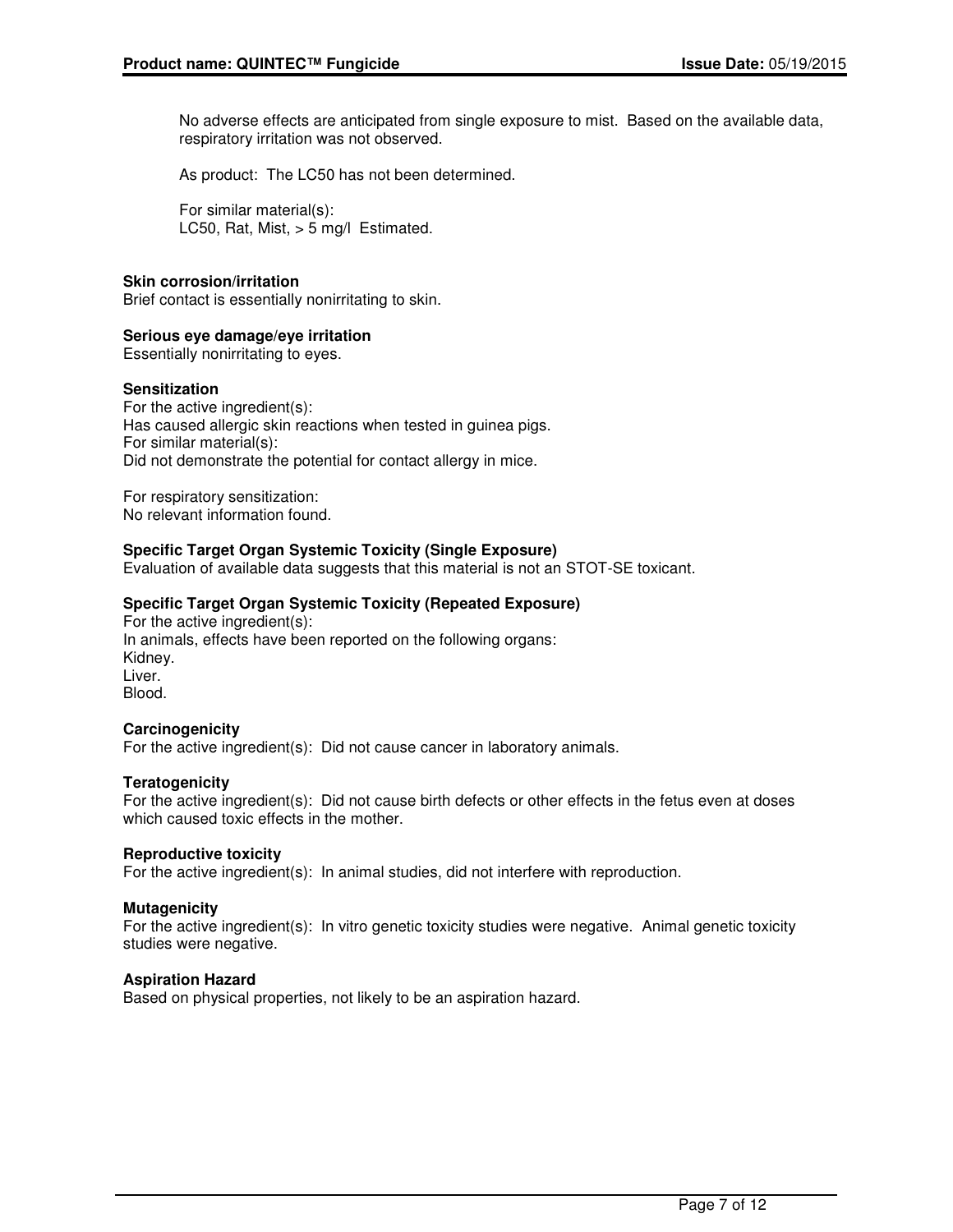# 12. ECOLOGICAL INFORMATION

Ecotoxicological information appears in this section when such data is available.

#### **Toxicity**

### **Acute toxicity to fish**

Material is highly toxic to aquatic organisms on an acute basis (LC50/EC50 between 0.1 and 1 mg/L in the most sensitive species tested).

For similar material(s): LC50, Oncorhynchus mykiss (rainbow trout), 96 Hour, > 100 mg/l

### **Acute toxicity to aquatic invertebrates**

For similar material(s): EC50, Daphnia magna (Water flea), 48 Hour, 0.2 mg/l

**Acute toxicity to algae/aquatic plants**

For similar material(s): ErC50, Pseudokirchneriella subcapitata (green algae), 72 Hour, 0.28 mg/l

### **Toxicity to soil-dwelling organisms**

LC50, Eisenia fetida (earthworms), 14 d, > 1,000 mg/kg

### **Persistence and degradability**

### **Quinoxyfen**

**Biodegradability:** Based on stringent OECD test guidelines, this material cannot be considered as readily biodegradable; however, these results do not necessarily mean that the material is not biodegradable under environmental conditions. 10-day Window: Fail **Biodegradation:** 2 - 3 % **Exposure time:** 28 d **Method:** OECD Test Guideline 301B or Equivalent

**Stability in Water (1/2-life)** Hydrolysis, half-life, > 1 year

#### **Photodegradation Atmospheric half-life:** 1.88 d

### **Propylene glycol**

**Biodegradability:** Material is readily biodegradable. Passes OECD test(s) for ready biodegradability. Biodegradation may occur under anaerobic conditions (in the absence of oxygen). 10-day Window: Pass **Biodegradation:** 81 % **Exposure time:** 28 d **Method:** OECD Test Guideline 301F or Equivalent 10-day Window: Not applicable **Biodegradation:** 96 % **Exposure time:** 64 d **Method:** OECD Test Guideline 306 or Equivalent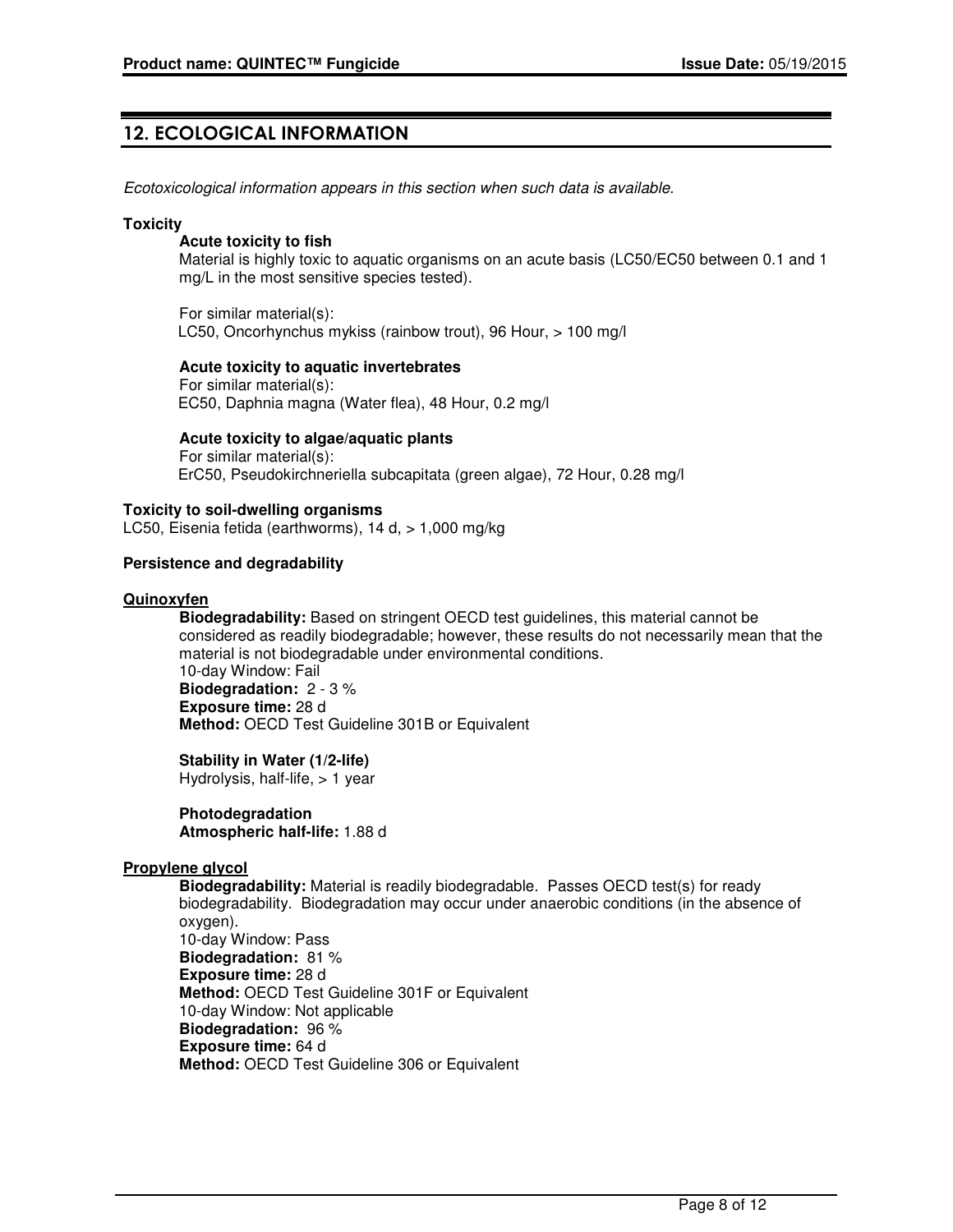**Theoretical Oxygen Demand:** 1.68 mg/mg

**Chemical Oxygen Demand:** 1.53 mg/mg

### **Biological oxygen demand (BOD)**

| <b>Incubation</b> | <b>BOD</b> |  |
|-------------------|------------|--|
| Time              |            |  |
| 5 d               | 69.000 %   |  |
| 10 d              | 70.000 %   |  |
| 20 d              | 86.000 %   |  |

**Photodegradation Atmospheric half-life:** 10 Hour **Method:** Estimated.

### **Balance**

**Biodegradability:** No relevant data found.

### **Bioaccumulative potential**

### **Quinoxyfen**

**Bioaccumulation:** Bioconcentration potential is high (BCF > 3000 or Log Pow between 5 and 7).

**Partition coefficient: n-octanol/water(log Pow):** 4.66 Measured **Bioconcentration factor (BCF):** 5,040 Fish. Measured

### **Propylene glycol**

**Bioaccumulation:** Bioconcentration potential is low (BCF < 100 or Log Pow < 3). **Partition coefficient: n-octanol/water(log Pow):** -1.07 Measured **Bioconcentration factor (BCF):** 0.09 Estimated.

### **Balance**

**Bioaccumulation:** No relevant data found.

### **Mobility in soil**

### **Quinoxyfen**

Expected to be relatively immobile in soil (Koc > 5000). **Partition coefficient(Koc):** 22929 Estimated.

### **Propylene glycol**

Given its very low Henry's constant, volatilization from natural bodies of water or moist soil is not expected to be an important fate process. Potential for mobility in soil is very high (Koc between 0 and 50). **Partition coefficient(Koc):** < 1 Estimated.

### **Balance**

No relevant data found.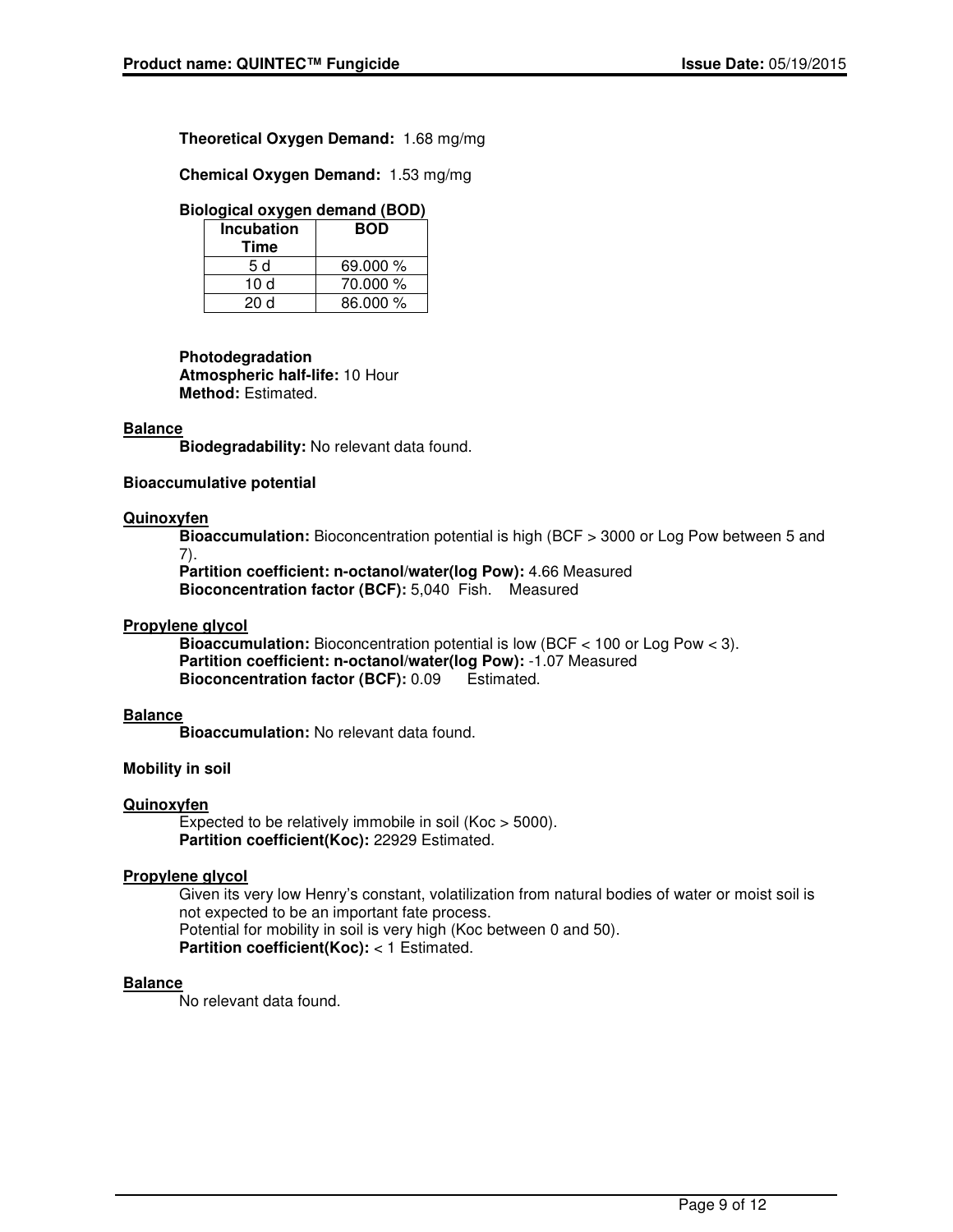# 13. DISPOSAL CONSIDERATIONS

**Disposal methods:** If wastes and/or containers cannot be disposed of according to the product label directions, disposal of this material must be in accordance with your local or area regulatory authorities. This information presented below only applies to the material as supplied. The identification based on characteristic(s) or listing may not apply if the material has been used or otherwise contaminated. It is the responsibility of the waste generator to determine the toxicity and physical properties of the material generated to determine the proper waste identification and disposal methods in compliance with applicable regulations. If the material as supplied becomes a waste, follow all applicable regional, national and local laws.

# 14. TRANSPORT INFORMATION

**DOT**

Not regulated for transport

### **Classification for SEA transport (IMO-IMDG):**

| Proper shipping name                                                            | ENVIRONMENTALLY HAZARDOUS SUBSTANCE, LIQUID,<br>N.O.S. (Quinoxyfen) |
|---------------------------------------------------------------------------------|---------------------------------------------------------------------|
| UN number                                                                       | UN 3082                                                             |
| <b>Class</b>                                                                    | 9                                                                   |
| Packing group                                                                   | Ш                                                                   |
| <b>Marine pollutant</b>                                                         | Quinoxyfen                                                          |
| <b>Transport in bulk</b>                                                        | Consult IMO regulations before transporting ocean bulk              |
| according to Annex I or II<br>of MARPOL 73/78 and the<br><b>IBC or IGC Code</b> |                                                                     |
| Classification for AIR transport (IATA/ICAO):                                   |                                                                     |
| Proper shipping name                                                            | Environmentally hazardous substance, liquid,                        |
| UN number                                                                       | n.o.s. (Quinoxyfen)<br><b>UN 3082</b>                               |
|                                                                                 |                                                                     |

**Class** 9 **Packing group** III This information is not intended to convey all specific regulatory or operational

requirements/information relating to this product. Transportation classifications may vary by container volume and may be influenced by regional or country variations in regulations. Additional transportation system information can be obtained through an authorized sales or customer service representative. It is the responsibility of the transporting organization to follow all applicable laws, regulations and rules relating to the transportation of the material.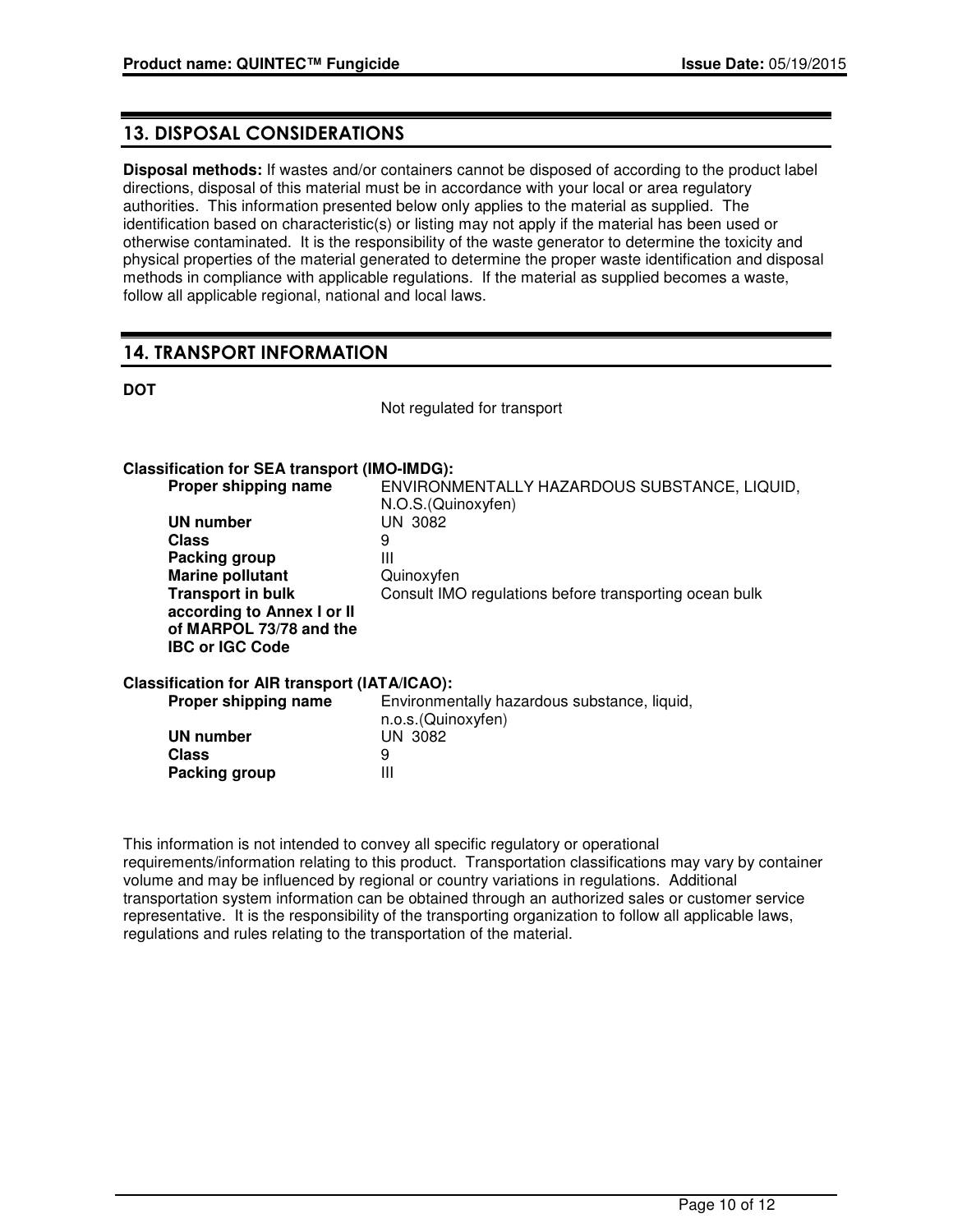# 15. REGULATORY INFORMATION

### **OSHA Hazard Communication Standard**

This product is a "Hazardous Chemical" as defined by the OSHA Hazard Communication Standard, 29 CFR 1910.1200.

### **Superfund Amendments and Reauthorization Act of 1986 Title III (Emergency Planning and Community Right-to-Know Act of 1986) Sections 311 and 312**

Fire Hazard Acute Health Hazard Chronic Health Hazard

### **Superfund Amendments and Reauthorization Act of 1986 Title III (Emergency Planning and Community Right-to-Know Act of 1986) Section 313**

This material does not contain any chemical components with known CAS numbers that exceed the threshold (De Minimis) reporting levels established by SARA Title III, Section 313.

### **California Proposition 65 (Safe Drinking Water and Toxic Enforcement Act of 1986)**

This product contains no listed substances known to the State of California to cause cancer, birth defects or other reproductive harm, at levels which would require a warning under the statute.

### **Pennsylvania (Worker and Community Right-To-KnowAct): Pennsylvania Hazardous Substances List and/or Pennsylvania Environmental Hazardous Substance List:**

The following product components are cited in the Pennsylvania Hazardous Substance List and/or the Pennsylvania Environmental Substance List, and are present at levels which require reporting.<br> **CASRN** 

**Components** Propylene glycol 57-55-6

### **Pennsylvania (Worker and Community Right-To-KnowAct): Pennsylvania Special Hazardous Substances List:**

To the best of our knowledge, this product does not contain chemicals at levels which require reporting under this statute.

### **United States TSCA Inventory (TSCA)**

This product contains chemical substance(s) exempt from U.S. EPA TSCA Inventory requirements. It is regulated as a pesticide subject to Federal Insecticide, Fungicide, and Rodenticide Act (FIFRA) requirements.

### **Federal Insecticide, Fungicide and Rodenticide Act**

EPA Registration Number: 62719-375

This chemical is a pesticide product registered by the Environmental Protection Agency and is subject to certain labeling requirements under federal pesticide law. These requirements differ from the classification criteria and hazard information required for safety data sheets, and for workplace labels of non-pesticide chemicals. Following is the hazard information as required on the pesticide label:

CAUTION

Harmful if swallowed Harmful if absorbed through skin